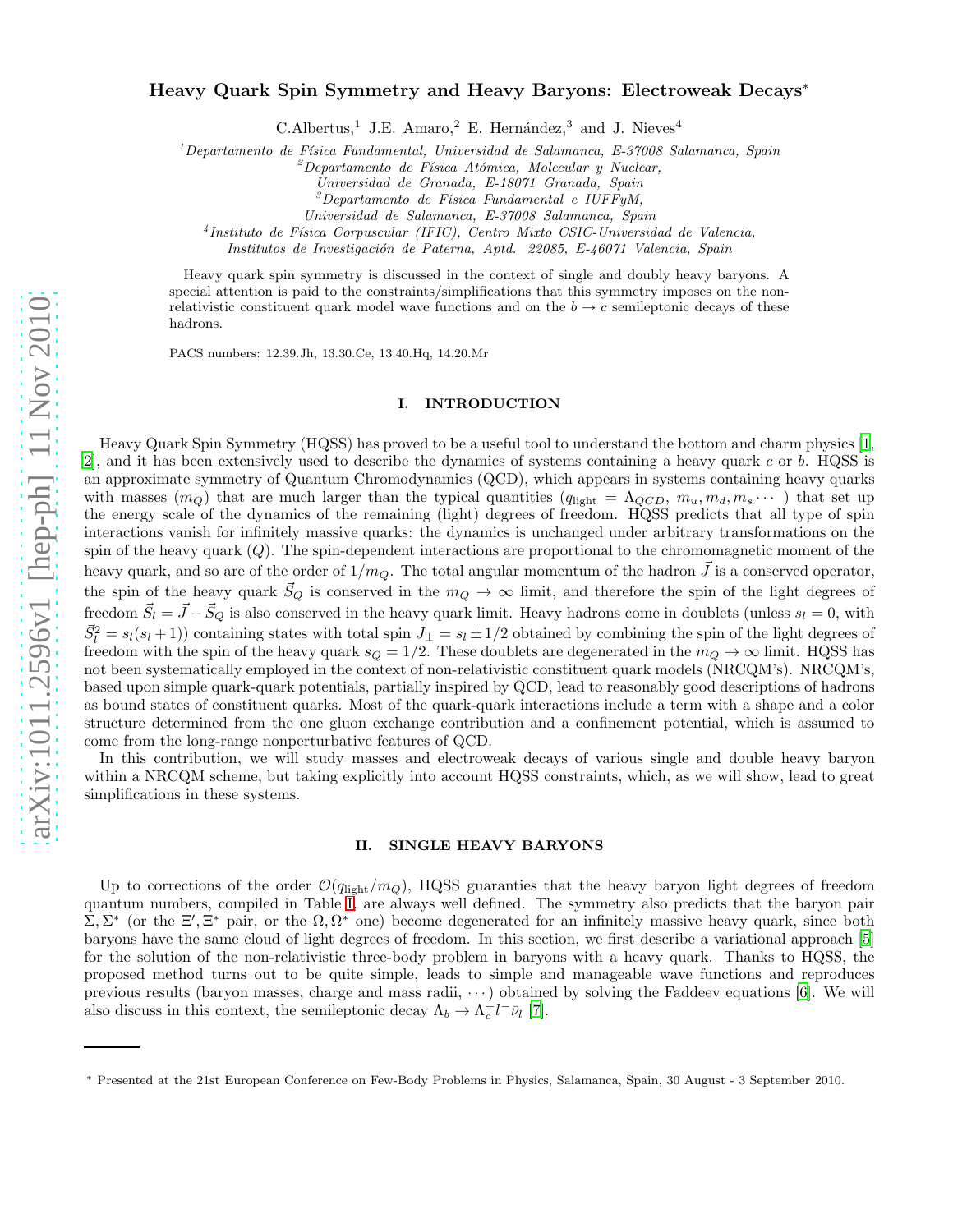<span id="page-1-0"></span>TABLE I: Quantum numbers, experimental and lattice QCD masses of the baryons containing a single heavy quark. I, and  $S_{\text{light}}^{\pi}$  are the isospin, and the spin parity of the light degrees of freedom and S,  $J^{P}$  are strangeness and the spin parity of the baryon  $(l = u, d)$ .

| Baryon $S$ $J^P$ |                |                              | $\boldsymbol{I}$           |            | $S_{\text{light}}^{\pi}$ Quark content $M_{exp.}$ [3] | $ \mathrm{MeV} $                 | $M_{Latt.}$ [4]<br>[MeV] |
|------------------|----------------|------------------------------|----------------------------|------------|-------------------------------------------------------|----------------------------------|--------------------------|
|                  |                |                              |                            |            |                                                       |                                  |                          |
| $\Lambda_c$      | $\overline{0}$ | $rac{1}{2}$                  | $\overline{0}$             | $0^+$      | udc                                                   | $2286.46 \pm 0.14$ $2270 \pm 50$ |                          |
| $\Sigma_c$       | $\overline{0}$ | $rac{1}{2}$                  |                            | $1 \; 1^+$ | llc                                                   | $2453.5 \pm 0.5$                 | $2460 \pm 80$            |
| $\Sigma_c^*$     | $\overline{0}$ | $\frac{3}{2}$                | $\mathbf{1}$               | $1^+$      | llc                                                   | $2517.5 \pm 0.5$                 | $2440 \pm 70$            |
| $\Xi_c$          | $^{-1}$        | $\frac{1}{2}$ +              | $\frac{1}{2}$              | $0^+$      | $_{lsc}$                                              | $2469.5 \pm 1.5$                 | $2410 \pm 50$            |
| $\Xi_c'$         | $-1$           | $\frac{1}{2}$ +              | $rac{1}{2}$<br>$rac{1}{2}$ | $1^+$      | $_{lsc}$                                              | $2577 \pm 3$                     | $2570 \pm 80$            |
| $\Xi_c^*$        |                | $-1\frac{5}{2}$ <sup>+</sup> |                            | $1^+$      | $_{lsc}$                                              | $2645.9 \pm 0.6$                 | $2550 \pm 80$            |
| $\Omega_c$       | $-2$           | $rac{1}{2}$ +                | $\boldsymbol{0}$           | $1^+$      | ssc                                                   | $2695.2 \pm 1.7$                 | $2680 \pm 70$            |
| $\Omega_c^*$     |                | $-2\frac{3}{2}$ <sup>+</sup> | $\boldsymbol{0}$           | $1^+$      | ssc                                                   | $2765.9 \pm 2.0$                 | $2660 \pm 80$            |
| $\Lambda_b$      | $\theta$       | $rac{1}{2}$                  | $\boldsymbol{0}$           | $0^+$      | udb                                                   | $5620.2 \pm 1.6$                 | $5640 \pm 60$            |
| $\Sigma_b$       | $\overline{0}$ | $\frac{1}{2}$ +              |                            | $1 \; 1^+$ | $_{llb}$                                              | $5811 \pm 4$                     | $5770 \pm 70$            |
| $\Sigma_{b}^{*}$ | $\overline{0}$ | $rac{3}{2}$                  | $\mathbf{1}$               | $1^+$      | $_{llb}$                                              | $5832 \pm 4$                     | $5780 \pm 70$            |
| $\Xi_b$          | $^{-1}$        | $\frac{1}{2}$ +              | $\frac{1}{2}$              | $0^+$      | lsb                                                   | $5790.5 \pm 2.7$                 | $5760 \pm 60$            |
| $\Xi_b'$         | $^{-1}$        | $rac{1}{2}$                  | $\frac{1}{2}$              | $1^+$      | $_{lsb}$                                              |                                  | $5900 \pm 70$            |
| $\Xi_b^*$        |                | $-1\frac{3}{2}$ <sup>+</sup> | $\frac{1}{2}$              | $1^+$      | lsb                                                   |                                  | $5900 \pm 80$            |
| $\Omega_b$       |                | $-2\frac{1}{2}$ <sup>+</sup> | $\boldsymbol{0}$           | $1^+$      | $_{ssb}$                                              | $6071 \pm 40$                    | $5990 \pm 70$            |
| $\Omega_b^*$     |                | $-2\frac{3}{2}$ <sup>+</sup> | $\boldsymbol{0}$           | $1^+$      | $_{ssb}$                                              |                                  | $6000 \pm 70$            |

In the Laboratory (LAB) frame (see left panel of Fig. [1\)](#page-2-0), the Hamiltonian  $(H)$  of the three quark  $(q, q', Q, \text{ with})$  $q, q' = l$  or s and  $Q = c$  or b) system reads:

$$
H = \sum_{i=q,q',Q} \left( m_i - \frac{\vec{\nabla}_{x_i}^2}{2m_i} \right) + V_{qq'} + V_{Qq} + V_{Qq'} \tag{1}
$$

where  $m_q, m_{q'}$  and  $m_Q$  are the quark masses, and the quark-quark interaction terms,  $V_{ij}$ , depend on the quark spinflavor quantum numbers and the quark coordinates  $(\vec{x}_1, \vec{x}_2)$  and  $\vec{x}_h$  for the q, q' and Q quarks respectively). The nabla operators in the kinetic energy stand for derivatives with respect to the spatial variables  $\vec{x}_1, \vec{x}_2$  and  $\vec{x}_h$ . To separate the Center of Mass (CM) free motion, we go to the heavy quark frame:  $\vec{R}, \vec{r}_1, \vec{r}_2$ ;  $\vec{R}$  and  $\vec{r}_1$  ( $\vec{r}_2$ ) are the CM position in the LAB frame and the relative position of the quark  $q(q')$  with respect to the heavy quark Q. The Hamiltonian now reads

$$
H = -\frac{\vec{\nabla}_{\vec{R}}^2}{2M} + H^{\text{int}} \tag{2}
$$

$$
H^{\text{int}} = -\sum_{i=1,2} \frac{\vec{\nabla}_{i}^{2}}{2\mu_{i}} - \frac{\vec{\nabla}_{1} \cdot \vec{\nabla}_{2}}{m_{Q}} + V_{qq'}(\vec{r}_{1} - \vec{r}_{2}) + V_{Qq}(\vec{r}_{1}) + V_{Qq'}(\vec{r}_{2}) + M \tag{3}
$$

where  $M = (m_q + m_{q'} + m_Q)$ ,  $\mu_{1,2} = (1/m_{q,q'} + 1/m_Q)^{-1}$  and  $\vec{\nabla}_{1,2} = \partial/\partial_{\vec{r}_1,\vec{r}_2}$ . The intrinsic Hamiltonian  $H^{\text{int}}$ describes the dynamics of the baryon, and it can be rewritten as the sum of two single particle Hamiltonians  $(h_i^{sp})$ , which describe the dynamics of the light quarks in the mean field created by the heavy quark, plus the light–light interaction term, which includes the Hughes-Eckart term  $(\vec{\nabla}_1 \cdot \vec{\nabla}_2)$ .

<span id="page-1-1"></span>
$$
H^{\text{int}} = \sum_{i=q,q'} h_i^{sp} + V_{qq'}(\vec{r}_1 - \vec{r}_2, spin) - \frac{\vec{\nabla}_1 \cdot \vec{\nabla}_2}{m_Q} + M \tag{4}
$$

$$
h_1^{sp} = -\frac{\vec{\nabla}_1^2}{2\mu_1} + V_{Qq}(\vec{r}_1, spin), \qquad h_2^{sp} = -\frac{\vec{\nabla}_2^2}{2\mu_2} + V_{Qq'}(\vec{r}_2, spin) \tag{5}
$$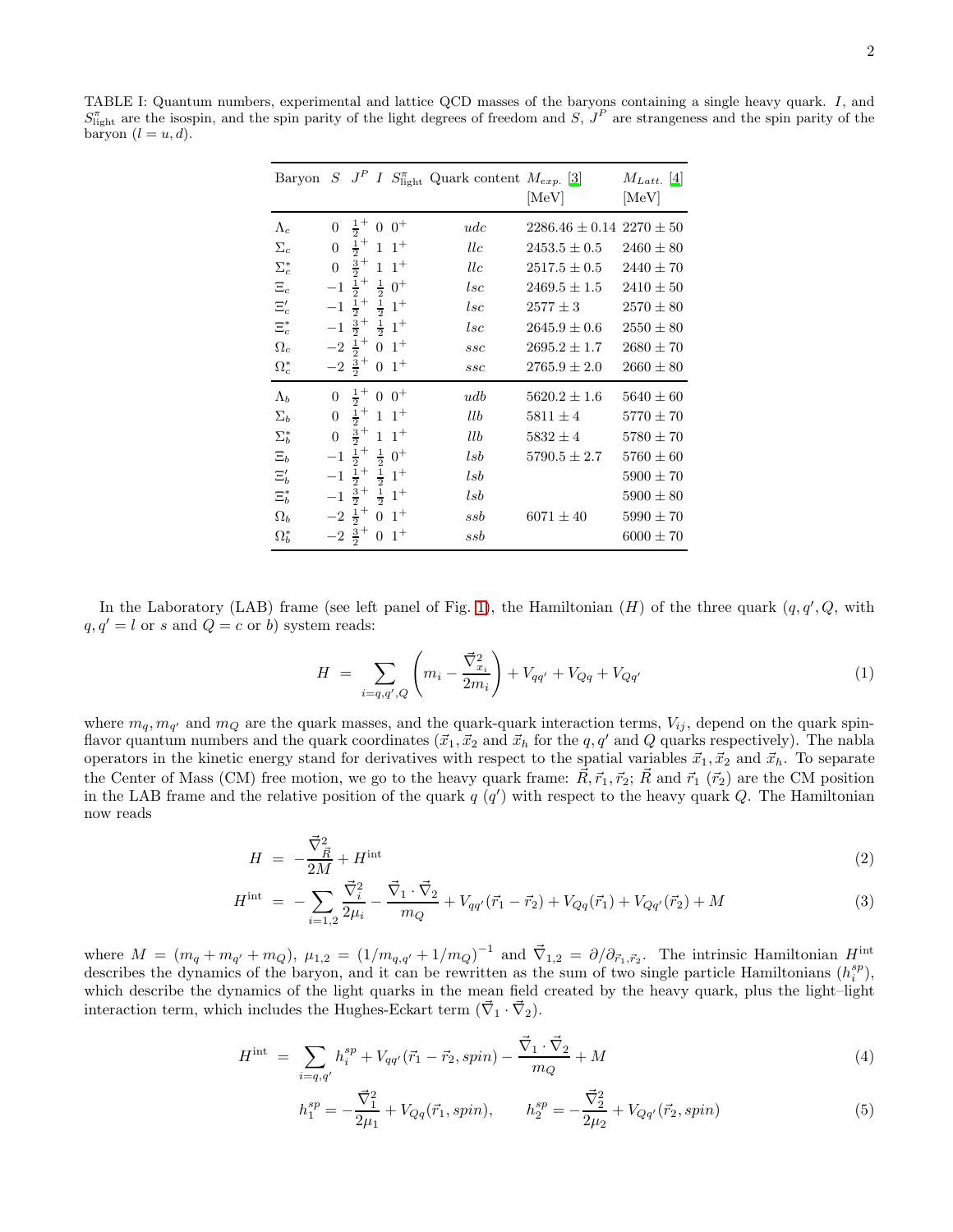

<span id="page-2-0"></span>FIG. 1: Definition of different coordinates (left) and sketch of the  $\Lambda_b \to \Lambda_c$  decay (middle). Besides, in the right panel, taken from Ref. [\[15](#page-6-5)], we show the form factor combinations  $(F_1 + F_2 + F_3)/\sqrt{2}$  and  $3G_1/\sqrt{8}$  of the  $\Xi_{bc} \to \Xi_{cc}$  transition (red), and (F<sub>1</sub> + F<sub>2</sub> + F<sub>3</sub>) and  $-\sqrt{3}G_1/\sqrt{2}$  of the  $\Xi'_{bc} \to \Xi_{cc}$  transition (blue) evaluated using the AL1 interquark potential of Ref. [\[6](#page-6-1)].

In what respects to the quark–quark interactions, we use some phenomenological ones [\[6](#page-6-1)] obtained from quark– antiquark potentials fitted to a large sample of meson states in every flavor sector<sup>1</sup>. The general structure is as follows  $(i, j = l, s, c, b)$ :

<span id="page-2-3"></span>
$$
V_{ij}^{q\bar{q}}(r) = -\frac{\kappa f_c(r)}{r} + \lambda r^p - \Lambda + \left\{ \frac{a_0 \kappa}{m_i m_j} \frac{e^{-r/r_0}}{r r_0^2} + \frac{2\pi \kappa' f_c(r)}{3m_i m_j} \frac{e^{-r^2/x_0^2}}{\pi^{\frac{3}{2}} x_0^3} \right\} \vec{\sigma}_i \vec{\sigma}_j,
$$
(6)

with  $\vec{\sigma}$  the spin Pauli matrices,  $f_c(r) = 1 - e^{-r/r_c}$  and  $x_0(m_i, m_j) = A\left(\frac{2m_i m_j}{m_i + m_j}\right)$  $\frac{2m_i m_j}{m_i + m_j}$  $\Big)^{-B}$ .

In a baryon, the singlet color wave function is completely anti-symmetric under the exchange of any of the three quarks. Within the  $SU(3)$  quark model, we assume a complete symmetry of the wave function under the exchange of the two light quarks  $(u, d, s)$  flavor, spin and space degrees of freedom. On the other hand, for the interactions described above, we have that both the total spin of the baryon,  $\vec{S}_B = (\vec{\sigma}_q + \vec{\sigma}_{q'} + \vec{\sigma}_Q)/2$ , and the orbital angular momentum of the light quarks with respect to  $Q, \vec{L} \models \vec{l}_1 + \vec{l}_2$ , with  $\vec{l}_k = -i \vec{r}_k \times \vec{\nabla}_k$ ,  $k = 1, 2$  commute with  $H<sup>int</sup>$ . We will assume that the ground states of the baryons are in s-wave,  $L = 0$ , which implies that the spatial wave function can only depend on the relative distances  $r_1$ ,  $r_2$  and  $r_{12} = |\vec{r}_1 - \vec{r}_2|$ . Note that when the heavy quark mass is infinity, the total spin of the light degrees of freedom,  $\vec{S}_{\text{light}} = (\vec{\sigma}_q + \vec{\sigma}_{q'})/2$ , commutes with  $H^{\text{int}}$ , since the  $\vec{\sigma}_Q \cdot \vec{\sigma}_{q,q'}/(m_Q m_{q,q'})$  terms vanish in this limit. With all these ingredients, and taking into account the quantum numbers of the light degrees of freedom for each baryon, compiled in Table [I](#page-1-0) and that in general are always well defined in the static limit mentioned above, we have constructed the wave functions in our variational approach. Thus, for instance for  $\Lambda$ -type baryons ( $\Lambda$ -type baryons:  $I = 0$ ,  $S_{\text{light}} = 0$ ), we use<sup>2</sup>

<span id="page-2-1"></span>
$$
|\Lambda_Q; J = \frac{1}{2}, M_J \rangle = \left\{ |00\rangle_I \otimes |00\rangle_{S_{\text{light}}} \right\} \Psi_{ll}^{\Lambda_Q}(r_1, r_2, r_{12}) \otimes |Q; M_J\rangle \tag{7}
$$

where  $\Psi_{ll}^{\Lambda_Q}(r_1, r_2, r_{12}) = \Psi_{ll}^{\Lambda_Q}(r_2, r_1, r_{12})$  to guaranty a complete symmetry of the wave function under the exchange of the two light quarks  $(u, d)$  flavor, spin and space degrees of freedom, and finally  $M_J$  is the baryon total angular momentum third component. Note, that SU(3) flavor symmetry (SU(2), in the case of the  $\Lambda_Q$  baryon) would also allow for a component in the wave function of the type

<span id="page-2-2"></span>
$$
\sum_{M_S M_Q} \left(\frac{1}{2} 1 \frac{1}{2} |M_Q M_S M_J\rangle \left\{ |00\rangle_I \otimes |1 M_S\rangle_{S_{\text{light}}} \right\} \Theta_{ll}^{\Lambda_Q}(r_1, r_2, r_{12}) \otimes |Q; M_Q\rangle \tag{8}
$$

<sup>&</sup>lt;sup>1</sup> The usual  $V_{ij}^{qq} = V_{ij}^{q\bar{q}}/2$  prescription is assumed here.

<sup>&</sup>lt;sup>2</sup> An obvious notation has been used for the isospin–flavor  $(|I, M_I\rangle_I, |ls\rangle$  or  $|sl\rangle$ ) and spin  $(|S, M_S\rangle_{S_{\text{light}}})$  wave functions of the light degrees of freedom.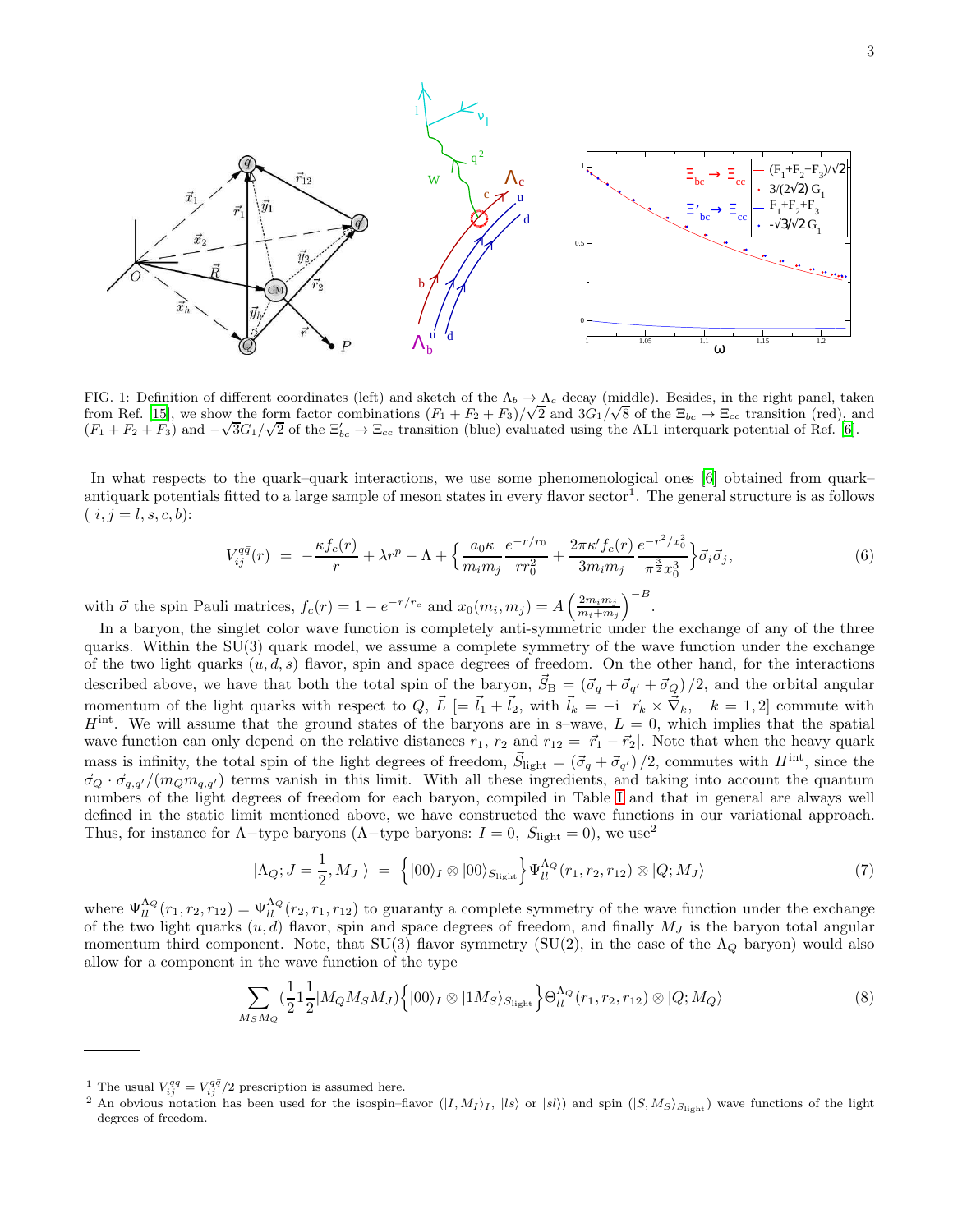with  $\Theta_{ll}^{\Lambda_Q}(r_1, r_2, r_{12}) = -\Theta_{ll}^{\Lambda_Q}(r_2, r_1, r_{12})$  (for instance terms of the type  $r_1-r_2$ ) and, the real numbers  $(j_1j_2j|m_1m_2m)$ are Clebsh-Gordan coefficients. This component is forbidden by HQSS in the limit  $m_Q \to \infty$ , where  $S_{\text{light}}$  turns out to be well defined and set to zero for  $\Lambda_Q$ -type baryons. The most general SU(2)  $\Lambda_Q$  wave function will involve a linear combination of the two components, given in Eqs. [\(7\)](#page-2-1) and [\(8\)](#page-2-2). Neglecting  $\mathcal{O}(q/m_Q)$ , HQSS imposes an additional constraint, which justifies the use of a wave function of the type of that given in Eq. [\(7\)](#page-2-1) with the obvious simplification of the three body problem. One can benefit [\[5\]](#page-6-0) from similar simplifications induced from HQSS for all the rest of baryons compiled in Table [I.](#page-1-0)

The spatial wave function,  $\Psi_{qq'}^{B_Q}$ , is determined by the variational principle:

$$
\delta \langle B_Q | H^{\text{int}} | B_Q \rangle = 0 \tag{9}
$$

For simplicity, we use a Jastrow–type functional form for the spatial wave function, as in the context of the similar problem of double  $\Lambda$  hypernuclei [\[8](#page-6-6)],

$$
\Psi_{qq'}^{B_Q}(r_1, r_2, r_{12}) = F^{B_Q}(r_{12}) \phi_q^Q(r_1) \phi_{q'}^Q(r_2)
$$
\n(10)

For simplicity, we do not entirely determine the functions  $\phi_q^Q$  and  $\phi_{q'}^Q$  from the variational principle, but we rather fix the bulk of these functions to the s–wave ground states  $(\varphi_{i=q,q'}^Q)$  of the single particle Hamiltonians,  $h_{i=q,q'}^{sp}$ , defined in Eq. [\(5\)](#page-1-1), and modify their behavior at large distances. Thus, we take

$$
\phi_q^Q(r_1) = (1 + \alpha_q r_1) \varphi_q^Q(r_1), \qquad \phi_{q'}^Q(r_2) = (1 + \alpha_{q'} r_2) \varphi_{q'}^Q(r_2)
$$
\n(11)

with only one (two) free parameter for a ll or ss  $(ls)$  baryon light quark content. Finally, we construct the light– light correlation function,  $F^{B_Q}$ , from a linear combination of gaussians, with a total of eleven free parameters to be determined by the variational principle. The mass of the baryon is just the expected value of the intrinsic Hamiltonian.

Provided with this family of Jastrow type functions constrained by HQSS and using several inter-quark interactions, we have calculated masses, charge and mass radii of all bottom and charm baryons compiled in Table [I](#page-1-0) (see [\[5\]](#page-6-0)). For the baryons considered in [\[6\]](#page-6-1), we agree remarkably well with the results of this latter reference, obtained by solving involved Faddeev equations, but thanks to HQSS, the baryon wave functions are significantly simpler and more manageable than those derived in [\[6\]](#page-6-1).

Using the semi–analytical wave functions found here, we have also studied the semileptonic decays [\[7\]](#page-6-2) (see middle panel of Fig. [1\)](#page-2-0)

$$
\Lambda_b^0 \to \Lambda_c^+ l^- \bar{\nu}_l, \qquad \Xi_b^0 \to \Xi_c^+ l^- \bar{\nu}_l \tag{12}
$$

with  $l = e, \mu$ . We work on coordinate space, and develop a novel expansion of the electroweak current operator, which supplemented with heavy quark effective theory constraints, allows us to predict the baryon form factors and the decay distributions for all  $q^2$  values accessible in the physical decays. Our results for the partially integrated longitudinal and transverse decay widths, in the vicinity of the  $q^2 = (m_{\Lambda_b} - m_{\Lambda_c})^2$  point, are in excellent agreement with lattice calculations [\[9](#page-6-7)]. Comparison of our integrated  $\Lambda_b$ -decay width to experiment[\[3](#page-6-3), [10\]](#page-6-8) allows us to extract the  $V_{cb}$  Cabbibo-Kobayashi-Maskawa matrix element for which we obtain [\[7\]](#page-6-2) a value of

$$
|V_{cb}| = 0.040 \pm 0.005 \text{ (stat)} \, ^{+0.001}_{-0.002} \text{ (theory)} \tag{13}
$$

also in excellent agreement with a recent determination,  $|V_{cb}| = 0.0414 \pm 0.0012$  (stat)  $\pm 0.0021$  (syst)  $\pm 0.0018$  (theory) from the exclusive  $\bar{B}_d^0 \to D^* + l^- \bar{\nu}_l$  decay [\[11\]](#page-6-9). Besides for the  $\Lambda_b(\Xi_b)$  decay, the longitudinal and transverse asymmetries, and the longitudinal to transverse decay ratio are  $\langle a_L \rangle = -0.954 \pm 0.001$  (-0.945  $\pm$  0.002),  $\langle a_T \rangle$  =  $-0.665 \pm 0.002$  ( $-0.628 \pm 0.004$ ) and  $R_{L/T} = 1.63 \pm 0.02$  ( $1.53 \pm 0.04$ ), respectively.

## III. DOUBLY HEAVY BARYONS

We briefly review now static properties, semileptonic and electromagnetic decays of doubly heavy baryons within the HQSS constrained NRCQM scheme sketched in the previous section. We will consider the ground states of baryons containing two charm, two bottom or one charm and one bottom quarks (see Table [II\)](#page-4-0). In these systems, HQSS amounts to the decoupling of the heavy quark spins in the infinite heavy quark mass limit. In that limit one can consider the total spin of the two heavy quark subsystem  $(S_h)$  to be well defined [\[12](#page-6-10)]. To solve the baryon three–quark problem, we will again use a variational approach that leads to simple and manageable wave functions thanks to the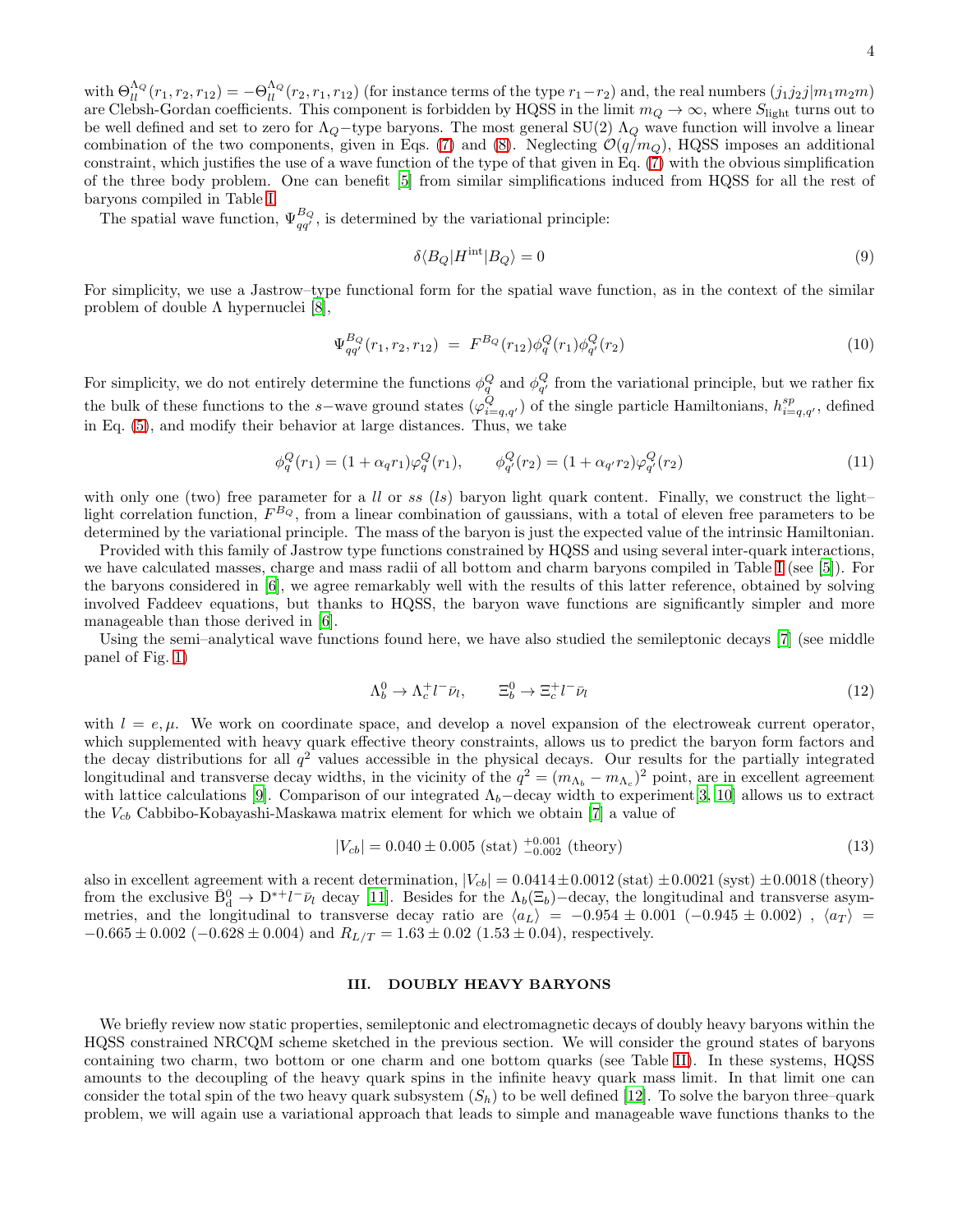TABLE II: Summary of the quantum numbers of the baryons containing two heavy quarks.  $S_{hh'}^{\pi}$  stands for the spin parity of the heavy subsystem.

<span id="page-4-0"></span>

|                                                                                                                                        |                                                                                                                                                                                                                |                                                                                                                                  |  | Baryon $S$ $J^P$ I $S_{hh}^{\pi}$ Quark Content        |                                                                                                 |                                                                                    |                              |                |                                                                                                                                                                                    | Baryon $S$ $J^P$ I $S_{hh'}^{\pi}$ Quark Content |
|----------------------------------------------------------------------------------------------------------------------------------------|----------------------------------------------------------------------------------------------------------------------------------------------------------------------------------------------------------------|----------------------------------------------------------------------------------------------------------------------------------|--|--------------------------------------------------------|-------------------------------------------------------------------------------------------------|------------------------------------------------------------------------------------|------------------------------|----------------|------------------------------------------------------------------------------------------------------------------------------------------------------------------------------------|--------------------------------------------------|
| $\Xi_{cc}$<br>$\Xi_{cc}^{*}$<br>$\Omega_{cc}$<br>$\Omega_{cc}^{*}$<br>$\Xi_{bb}$<br>$\Xi^*_{bb}$<br>$\Omega_{bb}$<br>$\Omega_{bb}^{*}$ | 0 $\frac{1}{2}$ $\frac{1}{2}$ $1$ $\frac{1}{2}$<br>0 $\frac{2}{2}$ + $\frac{2}{2}$ 1 <sup>+</sup><br>$-1$ $\frac{1}{2}$ + 0 1 <sup>+</sup><br>$\overline{0}$<br>0 $\frac{3}{2}$ + $\frac{1}{2}$ 1 <sup>+</sup> | $-1$ $\frac{3}{2}$ + 0 $1$ +<br>$\frac{1}{2}$ + $\frac{1}{2}$ 1+<br>$-1$ $\frac{1}{2}$ + 0 $1$ +<br>$-1$ $\frac{3}{2}$ + 0 $1$ + |  | ccl<br>ccl<br>ccs<br>$ccs$<br>bbl<br>bbl<br>bbs<br>bbs | $\Xi_{bc}'$<br>$\Xi_{bc}$<br>$\Xi^*_{bc}$<br>$\Omega_{bc}'$<br>$\Omega_{bc}$<br>$\Omega_{bc}^*$ | $\overline{0}$<br>$\overline{0}$<br>$\overline{0}$<br>$-1\frac{1}{2}$ <sup>+</sup> | $-1$ $\frac{3}{2}$ + 0 $1$ + | $\overline{0}$ | $\begin{matrix} \frac{1}{2} + & \frac{1}{2} & 0^+ \\ \frac{1}{2} + & \frac{1}{2} & 1^+ \\ \frac{3}{2} + & \frac{1}{2} & 1^+ \end{matrix}$<br>$0^+$<br>$-1$ $\frac{1}{2}$ + 0 $1$ + | bcl<br>bcl<br>bcl<br>bcs<br>bcs<br>bcs           |

simplifications introduced in the problem by considering  $S<sub>h</sub>$  to be well defined. Details of this approach run in parallel to those described in the previous section for single heavy baryons. Results for masses and semileptonic  $b \to c$  decay widths of these baryons, calculated with different quark-quark interactions, can be found in [\[13\]](#page-6-11). We will focus here first, on the constraints that HQSS imposes to the weak matrix elements that described these semileptonic decays, and second on the hyperfine mixing in the physical bc−baryons, and the consequences of this mixing, in conjunction with HQSS, for semileptonic and electromagnetic decays of the actual bc−baryon states.

Spin symmetry for both the b and c quarks enormously simplifies the description of all semileptonic  $\Xi_{bc}^{(\prime\ast)}$   $\rightarrow$  $\Xi_{cc}^{(*)}$  l  $\bar{\nu}_l$  $\Omega_{bc}^{(\prime*)} \to \Omega_{cc}^{(*)} l \bar{\nu}_l$  decays<sup>3</sup> in the limit  $m_{b,c} \gg \Lambda_{\rm QCD}$  and close to the zero recoil point  $[q^2 = (m_{bc} - m_{cc})^2]$ . All the weak transition matrix elements are given in terms of a single universal function [\[14](#page-6-12)]. Lorentz covariance alone allows a large number of form factors (six to describe  $\Xi_{bc} \to \Xi_{cc}$ , another six for  $\Xi'_{bc} \to \Xi_{cc}$ , eight each for  $\Xi_{bc} \to \Xi^*_{cc}$ ,  $\Xi'_{bc} \to \Xi_{cc}^*$  and  $\Xi_{bc}^* \to \Xi_{cc}$ , and even more for  $\Xi_{bc}^* \to \Xi_{cc}^*$ ). Let us consider, f.i., the  $\Xi_{bc} \to \Xi_{cc}$  and  $\Xi'_{bc} \to \Xi_{cc}$  decays, in each case the weak matrix element can be expressed in terms of three vector  $(F's)$  and three axial  $(G's)$  form factors  $(r, r')$  are baryon helicity indices, u's are Dirac spinors,  $v^{\mu} = p^{\mu}/m_{\Xi_{bc}^{(\prime)}}$  and  $v^{\mu} = p'^{\mu}/m_{\Xi_{cc}}$  are initial and final baryon velocities),

$$
\left\langle \Xi_{cc}, r' \ \vec{p}' \, | \, \overline{c} \gamma^{\mu} (1 - \gamma_5) b(0) \, | \, \Xi_{bc}^{(l)}, r \ \vec{p} \right\rangle \ = \ \bar{u}_{r'}^{\Xi_{cc}}(\vec{p}') \left\{ \gamma^{\mu} \left( F_1(w) - \gamma_5 G_1(w) \right) \right. \\
\left. + v^{\mu} \left( F_2(w) - \gamma_5 G_2(w) \right) + v'^{\mu} \left( F_3(w) - \gamma_5 G_3(w) \right) \right\} u_r^{\Xi_{bc}^{(l)}}(\vec{p}), \quad w = v \cdot v' \tag{14}
$$

In the  $m_Q \to \infty$  limit, the above 12 form factors are not independent and are all related to a single universal function. Finite c and b quark mass corrections turn out to be small, as it can be appreciated in the right panel of Fig. [1](#page-2-0) (note that there, some combinations of form factors that, in the  $m_Q \to \infty$  limit, should be equal or vanish [\[14\]](#page-6-12) are plotted). An extensive analysis of HQSS constraints on NRCQM semileptonic form factors and decay widths of doubly heavy baryons can be found in [\[15](#page-6-5)].

To end this section, we will discuss the hyperfine mixing for bc−baryons. In Table [II](#page-4-0) we showed the  $J^{\pi} = \frac{1}{2}$ + ground states of these baryons classified so that  $S_h$  is well defined  $(S_h$ -basis). Due to the finite value of the heavy quark masses, the hyperfine spin interaction ( $\vec{\sigma} \cdot \vec{\sigma}$  term in Eq. [\(6\)](#page-2-3)) between the light quark and any of the heavy quarks can admix both  $S_h = 0$  and  $S_h = 1$  spin components into the wave function [\[16\]](#page-6-13). This mixing should be negligible for bb and cc doubly heavy baryons as the antisymmetry of the wave function would require radial excitations and/or higher orbital angular momentum in the  $S_h = 0$  component. However, in the bc sector one expects the actual physical  $\Xi(\Omega)$  particles to be admixtures of the  $\Xi_{bc}$ ,  $\Xi'_{bc}$  ( $\Omega_{bc}$ ,  $\Omega'_{bc}$ ) states listed in Table [II.](#page-4-0) This requires to diagonalize the Hamiltonian, calculated for instance in the  $S_h$ -basis. This is easily done and details can be found in [\[17\]](#page-6-14). Qualitatively<sup>4</sup>, the physical eigenstates  $(\Xi_{bc}^{(1,2)})$  turn out be quite close to those  $(\hat{\Xi}_{bc}, \hat{\Xi}_{bc}')$  in which the light quark q

<sup>&</sup>lt;sup>3</sup> Similar conclusions hold for the *bb* into *bc* baryon decays.

<sup>&</sup>lt;sup>4</sup> We will focus only on the  $\Xi$ −type baryons. The discussion is similar for the  $\Omega$ −type states.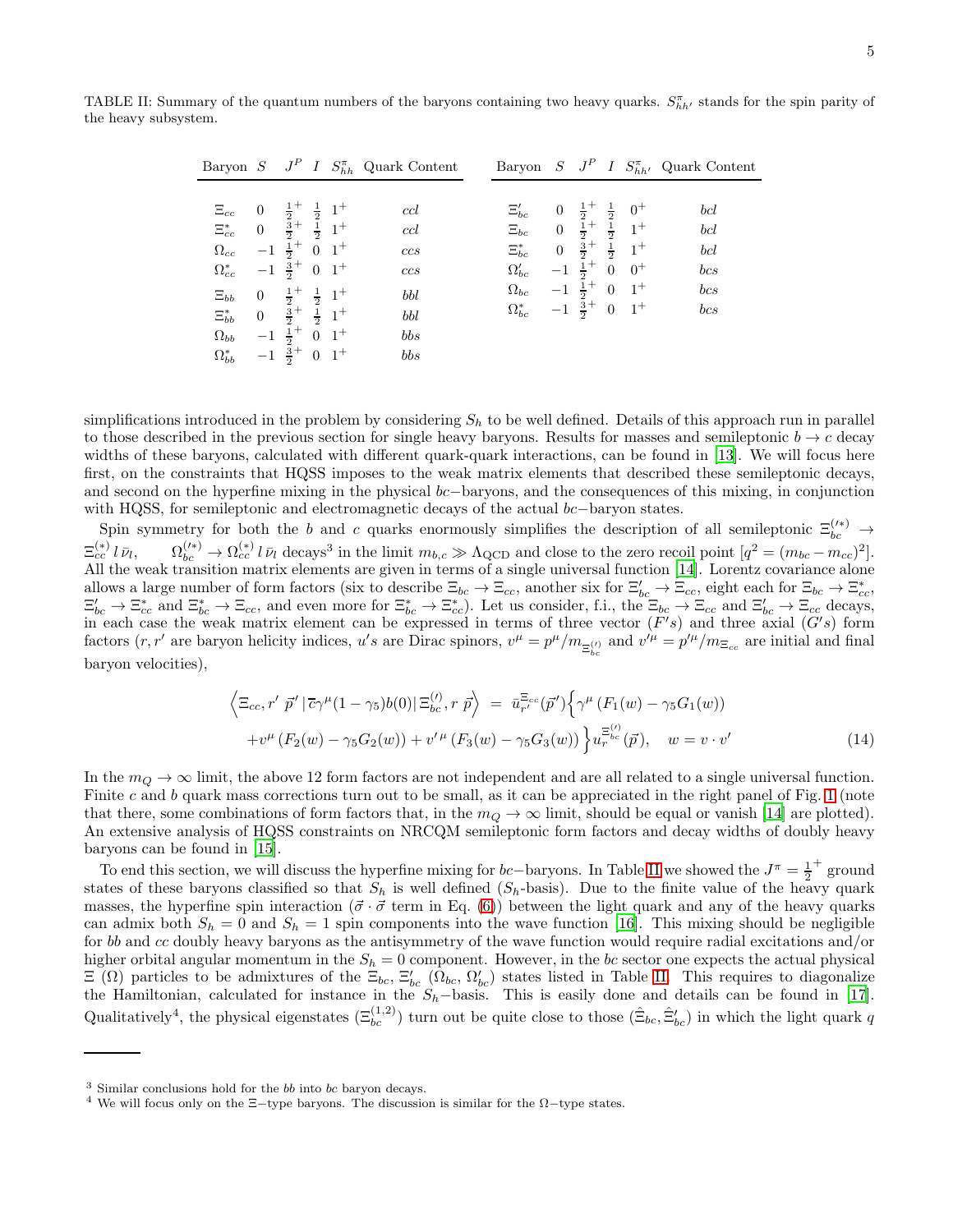and the c quark are coupled to well defined total spin  $S_{qc} = 0, 1$  ( $S_{qc}$ -basis). Note that, the  $S_h$  and  $S_{qc}$  basis are related by a trivial rotation,

$$
\hat{\Xi}_{bc} = \frac{\sqrt{3}}{2} \Xi'_{bc} + \frac{1}{2} \Xi_{bc}, \qquad \hat{\Xi}'_{bc} = -\frac{1}{2} \Xi'_{bc} + \frac{\sqrt{3}}{2} \Xi_{bc}
$$
\n(15)

In the  $S_{qc}$ −basis, hyperfine mixing is always inversely proportional to the b quark mass, and it is thus much smaller than for the  $S_h$ −basis case. Indeed, NRCQM's calculations show that physical and  $S_{ac}$ −basis states differ in just a rotation of around  $4^{\circ}$  [\[17\]](#page-6-14).

Masses (eigenvalues) are very insensitive to hyperfine mixing, since the non-diagonal terms induced by the hyperfine spin interactions are around one thousand times smaller than the diagonal ones. However, as Roberts and Pervin [\[16](#page-6-13)] pointed out, this mixing could greatly affect the decay widths of doubly heavy baryons. NRCQM calculations confirmed [\[17](#page-6-14), [18\]](#page-6-15) this strong dependence of the semileptonic  $b \to c$  decay widths on the hyperfine mixing. This is not surprising, and it can be easily understood since the  $b \to c$  semileptonic decay width for transitions involving the  $S_h$ basis  $\Xi_{bc}$  state is very much different from the corresponding one involving the  $\Xi'_{bc}$  baryon. This is a straightforward prediction of HQSS [\[14\]](#page-6-12) and its validity was corroborated in the context of NRCQM's in [\[15\]](#page-6-5). Indeed, HQSS predictions might be also used to experimentally obtain information on the mixing angle for bc baryons in a model independent manner [\[17\]](#page-6-14). The idea is to use HQSS to predict width ratios for physical states, for instance,

$$
R_1^{\text{phys.}} = \frac{\Gamma(\Xi_{bc}^{(2)} \to \Xi_{cc}^*)}{\Gamma(\Xi_{bc}^{(1)} \to \Xi_{cc}^*)} \sim \tan^2 \theta + \mathcal{O}(\frac{m_q, \Lambda_{QCD}}{m_c}),\tag{16}
$$

that will depend, in the  $m_Q \to \infty$  limit, only on the small rotation angle  $\theta$  between the  $S_{qc}$  and the physical states<sup>5</sup>. Experimental data, when available, could be used to extract information on the admixtures in the actual physical states.

Flavor conserving one-photon transitions  $\Xi_{bc}^* \to \Xi_{bc}^{(1)} \gamma$ ,  $\Xi_{bc}^{(2)} \gamma$ ,  $\Xi_{bc}^{(1)} \to \Xi_{bc}^{(2)} \gamma$  depend also on the mixing angle [\[19\]](#page-6-16). As in the case of  $b \to c$  semileptonic decays, there are large corrections to these electromagnetic decay widths due to the hyperfine mixing. However, here next-to-leading  $\mathcal{O}(1/m_Q)$  corrections turn out to be quite large [f.i., from phase space  $\Gamma_{em} \propto (M_i - M_f)^3$ , and because  $M_i \approx M_f$ , the widths are very sensitive to the actual baryon masses], and in this case, it will not be possible to determine, relying only on HQSS, the actual hyperfine mixing matrix.

## IV. CONCLUDING REMARKS

We have discussed some constraints and the enormous simplifications that HQSS imposes on single and doubly heavy baryons. Within a NRCQM scheme, i) we have variationally computed baryon masses and wave functions, and used these latter ones to calculate  $b \to c$  semileptonic decays of these baryons, ii) we have studied the hyperfine mixing for bc−baryons and shown that it greatly affects their electromagnetic and semileptonic decay widths, and iii) we have discussed how such dependence, when compared to the HQSS predictions, might be used to experimentally extract information on the admixtures in the actual physical bc baryons, in a model independent manner.

#### Acknowledgments

This research was supported by DGI and FEDER funds, under contracts FIS2008-01143/FIS, FIS2006-03438, FPA2007-65748, and the Spanish Consolider-Ingenio 2010 Programme CPAN (CSD2007-00042), by Junta de Castilla y León under contracts SA016A07 and GR12, and by the EU HadronPhysics2 project, grant agreement n. 227431.

- <span id="page-5-0"></span>[1] N. Isgur and M.B. Wise, Phys. Lett. B232, 113 (1989).
- <span id="page-5-1"></span>[2] M. Neubert, Phys. Rep. 245, 259 (1994).

<sup>5</sup> Note that HQSS relates the weak transition matrix element of the processes in both numerator and denominator of the above ratio. Thus neglecting mass differences, the phase space integrals can be performed leading to a model independent prediction for the ratio of widths.